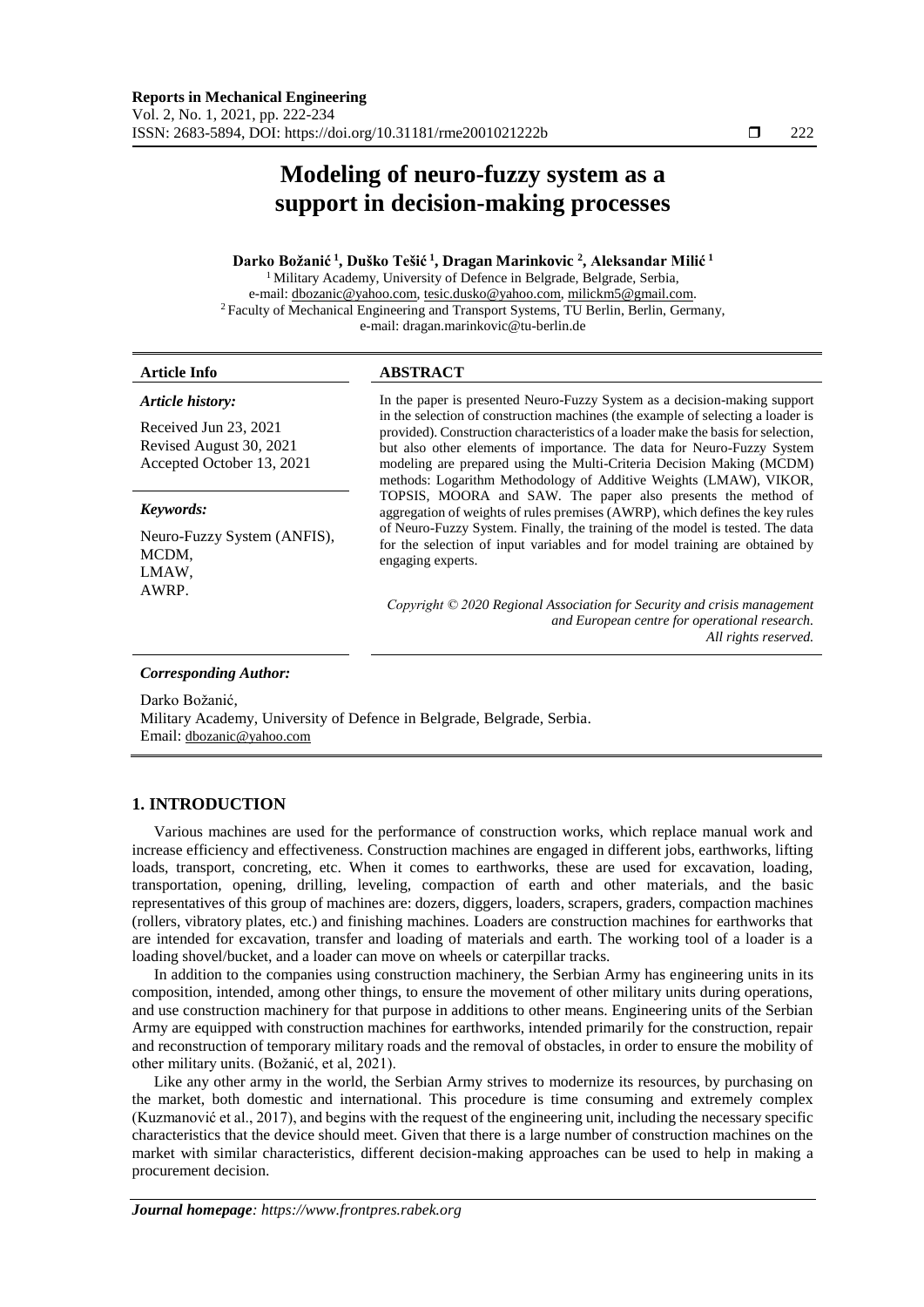Procurement of different types of means, both construction and transport, is a common topic in the decisionmaking literature. Radoičić (2009) uses the AHP method for the public purchase of vehicles. Kuzmanović et al. (2017) present the purchase of broadband radios using the AHP-TOPSIS hybrid model. Ibrahimović et al. (2019) present the FUCOM-MABAC model for the purchase of a transport vehicle, respectively, a tractor with a semi-trailer. Pamučar and Savin (2020) propose the BWM and the COPRAS models to select the optimal off-road vehicle for the needs of the Serbian Armed Forces. Ranking cars during the supply is presented in many papers using different methods: TOPSIS (Srikrishna et al., 2014), TOPSIS, VIKOR and SAW (Sathyapriya et al, 2018), AHP and TOPSIS (Ulkhaq et al., 2018), AHP (Byun, 2001), fuzzyANP (Yayla & Yildiz, 2013). Cortes et al. (2012) use the AHP method for the procurement of trucks at the Colombian Shipyard. For the procurement of dozers for coal mining in the open pit, Jankovic et al. (2019) apply the AHP method. The selection of hydraulic loaders at the surface mines is presented by Đenadić et. al. (2019), who apply several methods of the MCDM: AHP, VIKOR, PROMETHEE, ELECTREE and TOPSIS. By applying the AHP-MOORA model it is solved the supply of a manual loader for pallets (Satoglu & Türkekul, 2021). Rahimdel & Bagherpour (2018) solve the supply of transport system for surface mines by DEMATEL-TOPSIS model.

Bearing in mind that there is a number of construction machines and that each of them has its own specifics, this paper presents the selection of a loader, which would best suit the existing needs of the engineering units of the Serbian Army. The problem of selecting a loader is presented in several papers. Kun et al. (2013) select a loader for marble extraction in Turkey by applying the AHP and TOPSIS method. The loader selection for Aegean Lignite Colliery by applying the AHP, Yager's method and fuzzy numbers is presented in the paper by Yavuz (2015). Waris et al. (2019) use the AHP method for the selection of a loader in Malaysian construction industry. Bazzazi et al. (2011) apply hybrid model based on the AHP method, entropy and VIKOR for the selection of a loader for surface mines, while Zhang et al. (2020) use a model based on the AHP, EDAS and entropy methods to purchase loaders.

Further is provided a description of the model applied. First, the applied methodology is explained, then a presentation of the model, respectively, the modeling of neuro-fuzzy system, is made and finally the obtained results are tested.

# **2. DESCRIPTION OF THE APPLIED MEHTODOLOGY**

For the purpose of solving the presented problem, neuro-fuzzy system is modeled (such models can be found under another names in the papers: ANFIS - Adaptive Neuro Fuzzy Inference System; Adaptive Neural Network; Neuro-Fuzzy model). The algorithm for creating neuro-fuzzy system for selecting a loader is shown in the Figure 1.



**Figure 1.** Overview of the processes for designing neuro-fuzzy system

As it is presented in the Figure 1, the modeling process consists of four phases. A more detailed elaboration of the applied methodology and modeling phase of neuro-fuzzy system for a loader selection is provided below.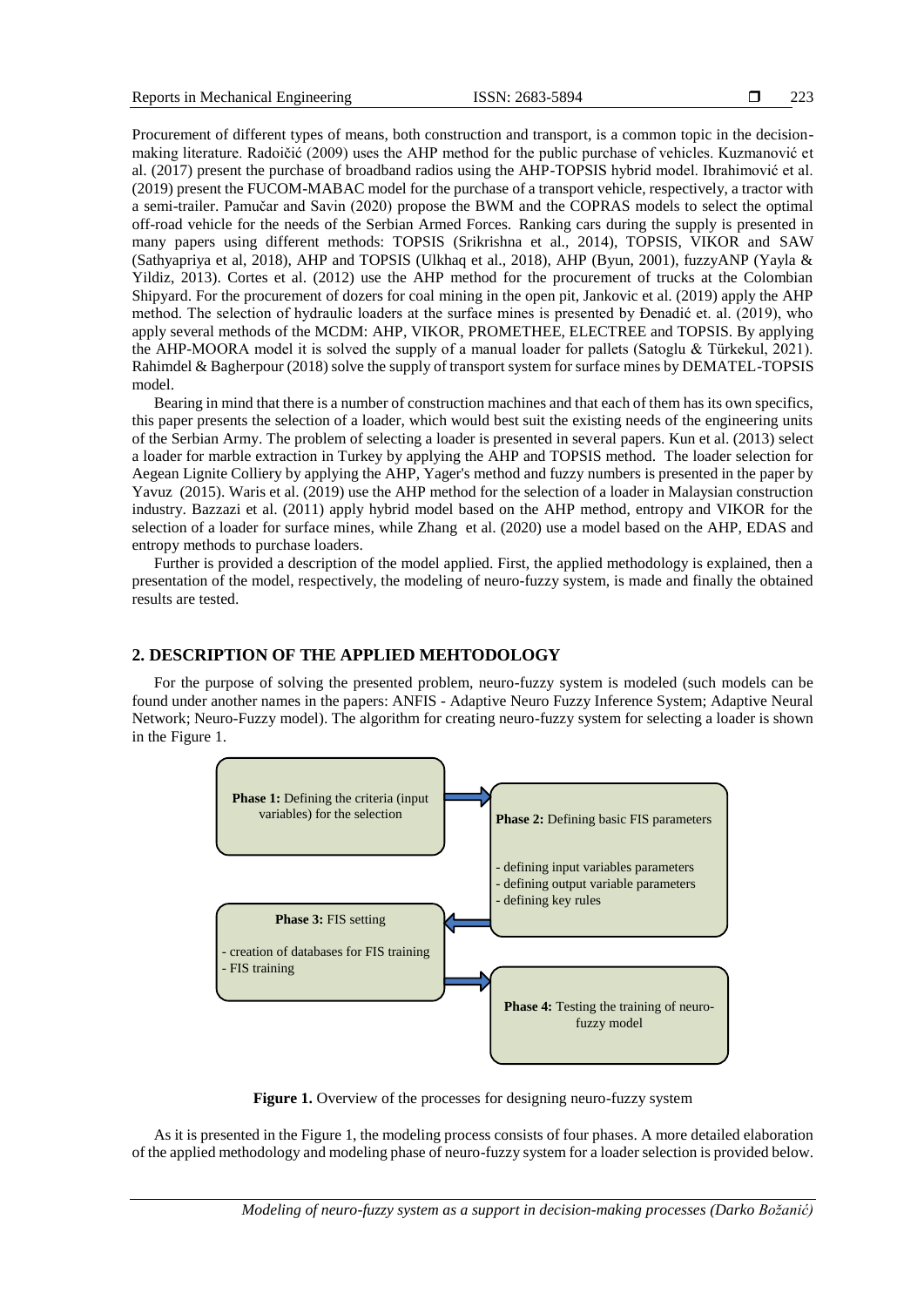#### **2.1. Logarithm Methodology of Additive Weights (LMAW)**

The LMAW method was first published in the paper by Pamučar et al. (2021a). It consists of two parts, a part related to defining weight coefficients of criteria and a part related to the selection of the best alternative. So far, only the part related to defining weight coefficients of criteria has been applied in the papers, by applying various modifications. (Subotić et al., 2021; Pamučar et al., 2021b, Erdogan et al. 2021; Deveci et al., 2021).

Also in this paper, the method LMAW is used only for defining weight coefficients of criteria in group decision making by engaging experts  $E = \{E_1, E_2, ..., E_k\}$ . Steps of the method are further shown.

Step 1. In the first step it is done the prioritization, by assigning higher value from the linguistic scale to the more significant criterion, and *vice versa*. That way it is obtained the priority vector  $P^e = (r_{C_1}^e, r_{C_2}^e, ..., r_{C_n}^e)$ ,

where  $\gamma_{c_n}^e$  presents the value from the linguistic scale assigned by the expert *e*  $(1 \le e \le k)$  to the criterion *n*.

Step 2. In this step is defined the absolute anti-ideal point  $(\gamma_{AP})$ , in relation to the minimal values from the priority vector and this value should be lower than the lowest value of the priority vector.

Step 3: Defining the relation between the elements of the priority vector and the absolute anti-ideal point  $(\gamma_{AIP})$  is performed by applying the expression:

$$
\eta_{C_n}^e = \frac{\gamma_{C_n}^e}{\gamma_{AP}}
$$
 (1)

This way is obtained the expert relation vector  $R^e = (n_{c_1}^e, n_{c_2}^e, ..., n_{c_n}^e)$ .

Step 4. In the fourth step is determined the vector of weight coefficients  $w_j = (w_1, w_2, ..., w_n)^T$ . The values of the weight coefficients of the criteria for the expert  $e$  ( $1 \le e \le k$ ) are obtained by applying the expression:

$$
w_j^e = \frac{\ln(\eta_{C_n}^e)}{\ln(b^e)}
$$
 (2)

$$
b^b = \prod_{j=1}^n \eta_{C_n}^e \tag{3}
$$

Step 5. Finally, by applying Bonferroni aggregator it is calculated the aggregated vector of the weight coefficients:

$$
w_j = \left(\frac{1}{k(k-1)} \sum_{\substack{i,j=1 \ i \neq j}}^k w_i^{(e)p} w_j^{(e)q}\right)^{\frac{1}{p+q}}
$$
(4)

where  $p, q \ge 0$  present stabilization parameters of the Bonferroni aggregator,  $w_j^e$  presents weight coefficients obtained based on the assessment of the *e*-th expert.

#### **2.2. Neuro-fuzzy system**

Neuro-fuzzy systems present a unified concept of fuzzy logic and artificial neural networks. Neural networks and fuzzy logic present knowledge, reasoning and learning, however they use different approaches and have their own advantages and disadvantages. Fuzzy logic provides a reasoning mechanism with incomplete and insufficiently accurate information, and artificial neural networks provide some remarkable possibilities, such as the ability to learn, adapt, and generalize (Yuan & Suarga, 1995). Neural networks can learn from the example, however, this type of knowledge is almost impossible to be described (Božanić et al., 2015). On the other hand, fuzzy logic provides approximate inference (Pamučar et al., 2016a), but it has no auto-adjustment feature. Neuro-fuzzy technique is based on the methods of fuzzy modeling and learning based on set database (Božanić et al, 2014). The calculation of the parameters of the membership functions takes place so that the corresponding Fuzzy Inference System (FIS) with the smallest error, corresponds to the given pairs of input-output data. This method of learning is similar to the method of learning of neural networks.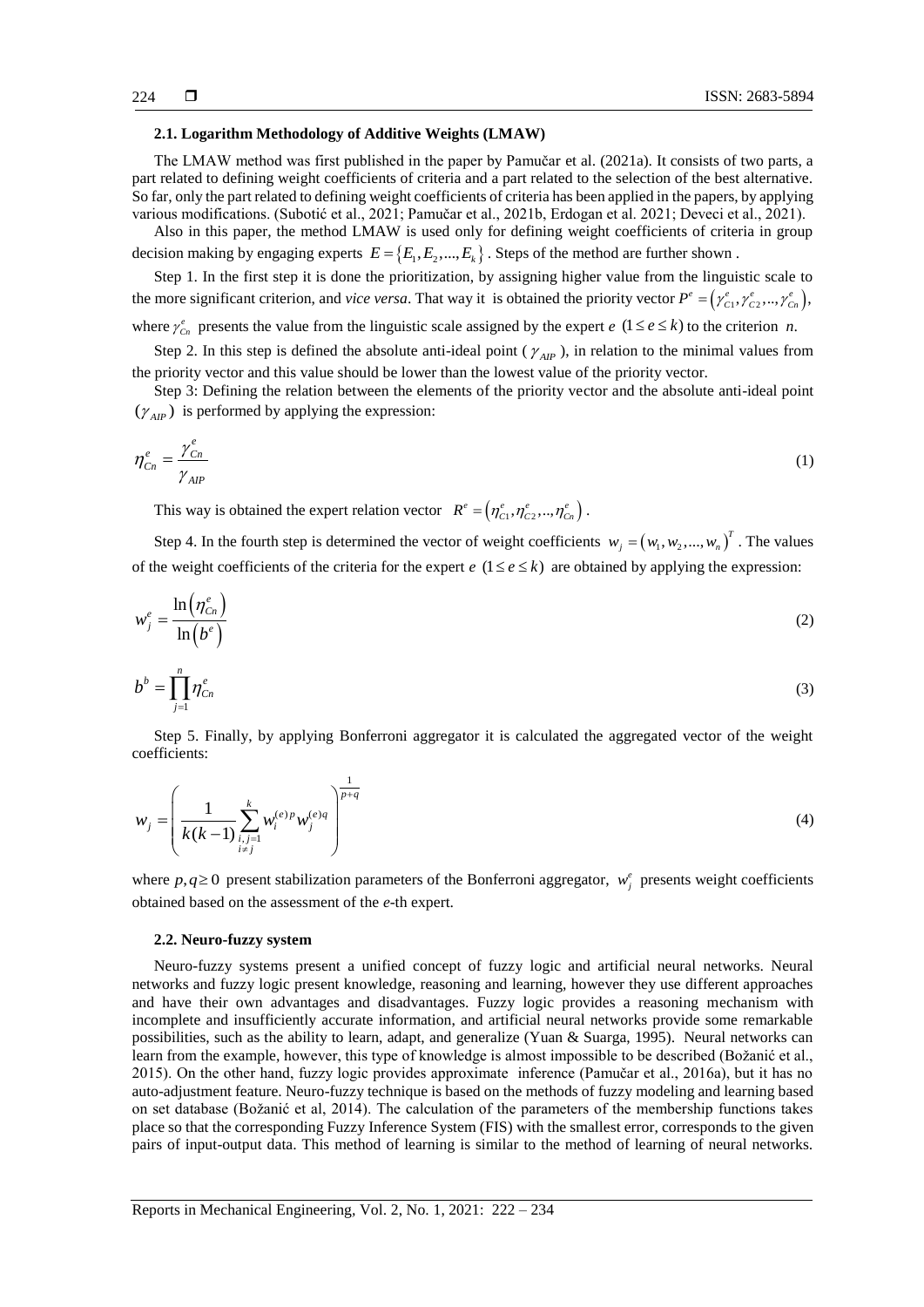Using a given input/output data set, a FIS is formed in which the parameters of the membership functions are set using certain algorithms. Such an approach allows the FIS to learn based on the data it models.

The development of neuro-fuzzy system consists of four phases.

Phase 1. Defining criteria (input variables). This step defines the criteria that influence the selection. Defining the criteria is done through a process of surveys and interviews with experts using the Delphi method.

Phase 2. Defining basic FIS parameters. In the process of defining basic parameters of a FIS, the most complicated part is defining the key rules. Different approaches are used to define the rules in a particular FIS as well as the key rules for neuro-fuzzy system. One of the most complicated is the survey of experts, most often using the Delphi method. This approach requires a large number of repetitions, due to the inconsistency of decision makers, which usually occurs due to a large number of rules. Also, the COMET method can be used (Salabun, 2015;Kizielewicz et al., 2020; Salabun et al., 2020). For determining key rules in this paper is used the method of aggregation of weights of rules premises (AWRP) (Božanić & Pamučar, 2014; Pamučar & Božanić, 2014), which is presented further.

The FIS basis consists of input-output variables which can be presented as ordered pairs:  
\n
$$
(x_1^{(1)},...,x_n^{(1)};y^{(1)}), (x_1^{(1)},...,x_n^{(2)};y^{(2)}),..., (x_1^{(p)},...,x_n^{(q)};y^{(d)})
$$
\n(5)

where  $x_1^{(p)}$ , ...,  $x_n^{(q)}$  present the membership functions of the input variables  $X_1$ , ...,  $X_n$ , and  $y^{(1)}$ ,...,  $y^{(d)}$  present the membership functions of the output variables Y. A FIS can have more output variables. The procedure of the application of the AWRP method is identical, no matter the number of output variables. General overview of a FIS is provided in the Figure 2.



**Figure 2.** General overview of a FIS (Pamučar et al. 2016b)

The AWRP methods allows generating the base of fuzzy rules based on the input-output pairs (expression 5). A base of rules presents the link between the input  $(X_i)$  and the output  $(Y)$  variables of a FIS, where a FIS uses the base of rules (if-then) for obtaining output values

$$
f: (X_1, X_2, ..., X_n) \to Y
$$
\n(6)

Steps of the AWRP method are provided further (Božanić & Pamučar, 2014; Pamučar & Božanić, 2014).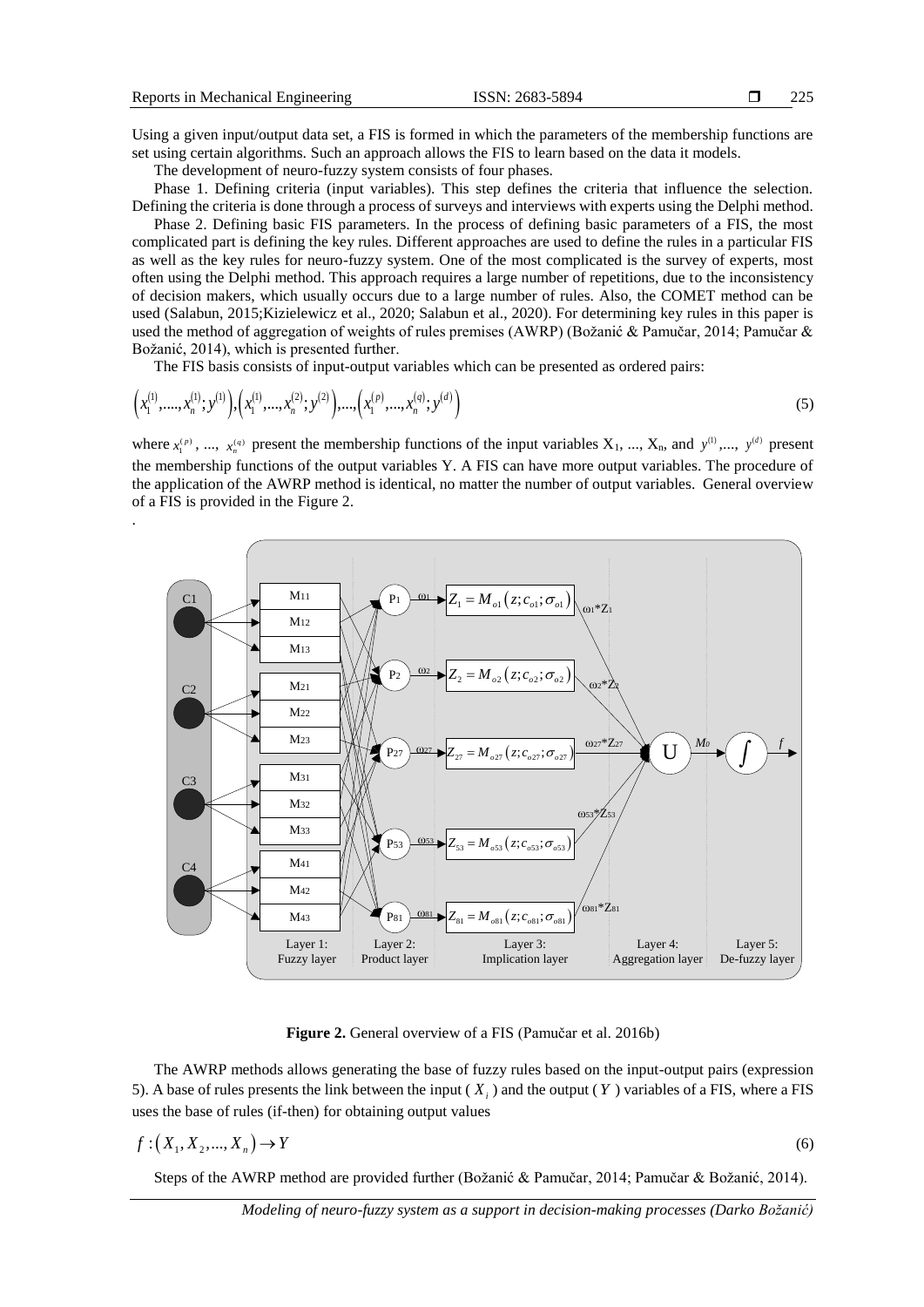226

Step 2.1: Determining weight coefficients of input variables. Before the process of defining weight coefficients of input variables are defined basic terms: set of input variables  $X_i$  ( $i = 1, 2, ..., n$ ) - where *n* presents the number of input variables; membership functions of input variables  $x_i^{(i)}$  ( $i = 1,...,m$ ) - where m presents the number of membership functions which describe the input variable; output variable *Y* ; membership functions of the output variable  $y^{(i)}$  ( $i = 1, ..., d$ ) - where d presents total number of membership functions which describe the variable.

The weight coefficient ( $w_{X_i}$ ) of the input variable  $X_i$  is obtained by applying the LMAW method which is described in the section 2.1. of this paper. Instead of the presented procedure within this step is possible to use another methods for determining weights of criteria, such as the methods shown in Milićević & Župac (2012a, 2012b).

Step 2.2: Determining type and number of the membership functions of the input-output FIS variables. After obtaining the weight coefficients of the FIS input variables ( $w_{X_i}$ ), type and number of the membership

functions of the input  $(X_i)$  and output  $(Y)$  variables are determined. Further, it is determined confidence interval of the membership functions:

$$
x_1^{(1)}, x_1^{(2)}, \dots, x_1^{(i)} \in [x_1^-, x_1^+]; x_2^{(1)}, x_2^{(2)}, \dots, x_2^{(j)} \in [x_2^-, x_2^+]; \dots, x_m^{(i)}, x_m^{(2)}, \dots, x_m^{(k)} \in [x_m^-, x_m^+]
$$
\n
$$
y^{(1)}, y^{(2)}, \dots, y^{(i)} \in [y^-, y^+]
$$
\n(8)

Step 2.3. Determining weight coefficients of the membership functions of the input variables  $w_{x_i}^{(i)}$  (*i* = 1,...,*m*). The weight coefficients of the membership functions of the input variables  $w_{x_i}^{(i)}$ *i*  $w_{x_i}^{(i)}$  should meet the following condition:

$$
\sum_{j=1}^{m} w_{x_i}^{(i)} = w_{x_i}
$$
 (9)

The distribution of the weight coefficients of the membership functions should be realistic as much as possible. It can be even and uneven.

Step 2.4. Generating initial ("non complete") base of rules with the maximal number of combinations of the input-output pairs. The maximum number of rules depend on the number of the membership functions and it is determined by applying the expression:

$$
B_p = \prod_{i=1}^n k_{x_i} \tag{10}
$$

where  $B_p$  presents the number of rules, and  $k_{X_i}$  presents the number of the membership functions for each input variable.

Initial basis of rules consists only of the premise ("if" part of the rule), respectively, the combination of all the membership functions of the FIS input variables  $(x_i^{(i)})$ . Initial ("non-complete") basis of rules R is presented in matrix form:

$$
R_{1} \begin{bmatrix} X_{1} & X_{2} & \dots & X_{n} \\ x_{1}^{(1)} & x_{2}^{(1)} & \dots & x_{n}^{(1)} \\ x_{1}^{(2)} & x_{2}^{(1)} & \dots & x_{n}^{(2)} \\ \vdots & \vdots & \vdots & \dots & \vdots \\ x_{c}^{(m)} & x_{2}^{(m)} & \dots & x_{n}^{(m)} \end{bmatrix}
$$
\n(11)

Step 2.5. Generating "complete" base of rules - Assigning adequate conclusions ( $y^{(i)}$ ) to the premises  $x_i^{(i)}$ . Generating "complete" base of rules starts with creating the matrix  $R'$  in which the combinations of the input pairs are changed with the weight coefficients ( $w_x^{(i)}$ ) *i i wx* ):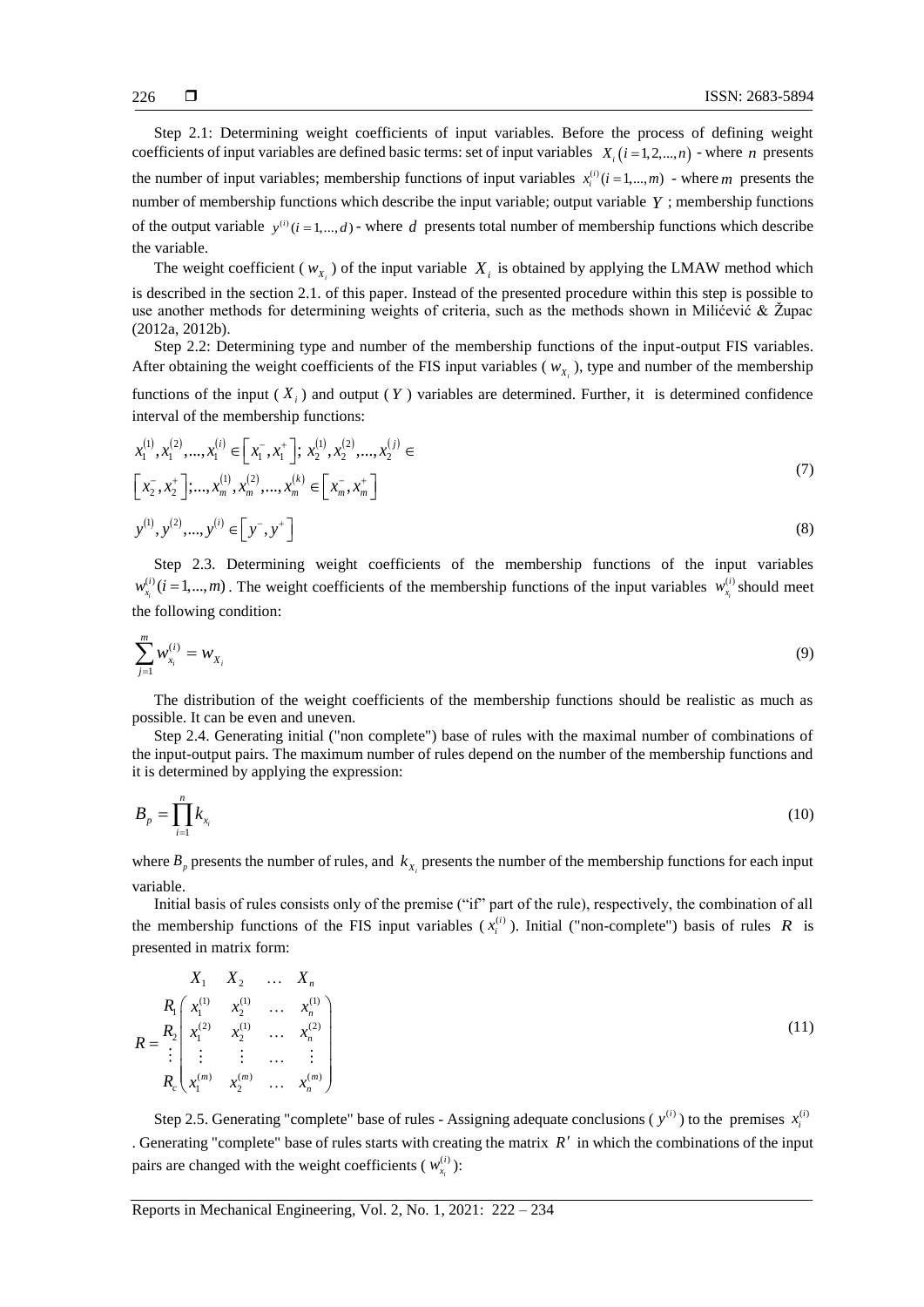$$
R' = \begin{pmatrix} w_{x_1}^{(1)} & w_{x_2}^{(1)} & w_{x_3}^{(1)} & \dots & w_{x_1}^{(1)} \\ w_{x_1}^{(2)} & w_{x_1}^{(2)} & w_{x_3}^{(2)} & \dots & w_{x_1}^{(2)} \\ w_{x_1}^{(3)} & w_{x_2}^{(3)} & w_{x_3}^{(3)} & \dots & w_{x_n}^{(3)} \\ \dots & \dots & \dots & \dots & \dots \\ w_{x_1}^{(m)} & w_{x_2}^{(m)} & w_{x_3}^{(m)} & \dots & w_{x_n}^{(m)} \end{pmatrix}
$$
\n(12)

227

After the creation of the matrix  $R'$  are summed the elements of the matrix by rows by applying the expression:

$$
w_{y} = \sum_{i=1}^{n} w_{x_i}^{(i)} \cdot y^+, y^+ \in [y^-, y^+]
$$
\n(13)

where  $y^+$  presents top border of the confidence interval  $\left[ y^-, y^+ \right]$  of the output variable Y, and vice versa.

Further it is necessary to determine the degree of membership of the real number (crisp value)  $w_y$  to the membership function ( $y^{(i)}$ ) of the output variable Y:

$$
y^{(i)} = \max(w_y \cap \mu_{y^{(i)}}) \tag{14}
$$

Step 2.6. Optimization of the number of rules (elimination of extra rules). During the generation of the basis of rules to each pair of the membership functions of the input variables is assigned adequate membership function of the output variable. Elimination of extra rules is performed in the cases when there are two or more rules with similar or the same combinations of the membership functions of the input/output variables. In such cases, it is kept the rule whose sum of weight coefficients of the membership functions (included in the rule) is the highest:

$$
R = \max\left(\sum w_{x_R}^{(i)}\right), \ i = 1, 2, \dots n \tag{15}
$$

where  $w_{x_n}^{(i)}$ *R*  $w_{x_R}^{(i)}$  presents the weight coefficient of the membership functions included in the rule R.

In the cases when neuro-fuzzy models are created, only key rules are singled out from the created rule base which best reflect the relations of input and output variables.

Phase 3. FIS setup. After defining the initial FIS, the development of neuro-fuzzy system is started, respectively, the training of the initial FIS. FIS is transferred into a five-layer neuro-fuzzy network. The data obtained by selected MCDM methods for ranking alternatives are used for FIS training. The selection of the methods is made through four steps described below (Božanić, 2017).

Step 3.1. Defining alternatives and MCDM methods. For the purpose of obtaining training data, a set of alternatives that best reflect already defined key rules is defined, as well as an arbitrary set of MCDM methods.

Step 3.2. Ranking of defined alternatives. In the second step, the criteria functions of the alternatives are calculated using the MCDM methods defined in the previous step. The weight coefficients of the criteria are calculated by the LMAW method, described in the previous section.

Step 3.3. Spearman's rank correlation coefficient. Applying the Spearman's coefficient, the correlation of ranks obtained with the MCDM methods and the rank derived on the basis of key rules is calculated, according to the expression:

$$
S = 1 - \frac{6 \sum_{i=1}^{n} D_i^2}{n(n^2 - 1)}
$$
\n(16)

where  $D_i$  presents the difference in ranks, and  $n -$  the number of ranked elements.

Step. 3.4 Selection of methods. Based on Spearman's coefficient, the MCDM methods are selected for creating a database for training neuro-fuzzy systems. From the selected set of methods, those methods are selected where the Spearman's coefficient is equal to one, the others are discarded.

After selecting the method, a set of arbitrary values of input variables is generated. The set should cover the whole spectrum of values, from the lowest to the highest, in order for the results to be as realistic as possible. The selected MCDM methods are then applied, and finally the results of the methods are aggregated using Bonferroni aggregators, as in the expression (4) (or some others such as: Hara et al. (1998), Dombi (1982),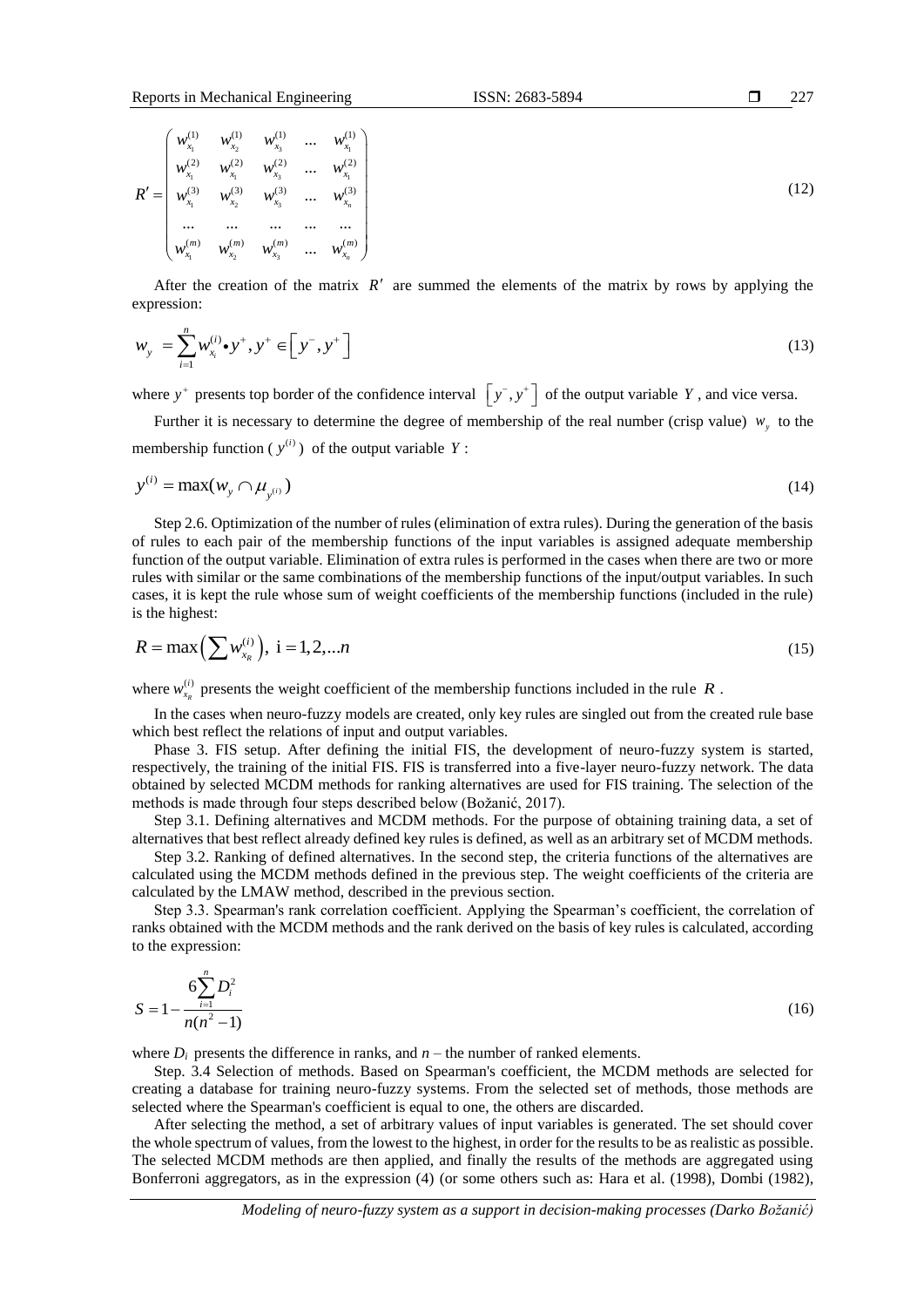Pamučar (2020), Riaz et al. (2021), Ali et al (2021), Zulqarnain et al. (2021), etc). With the obtained results, the training of the initial FIS is performed, respectively, its adjustment.

Phase 4. Testing the training of neuro-fuzzy models. Through this phase, the quality of the decisions that the modeled system gives at the output is checked. In cases where the output is not satisfactory, all or part of the initial FIS parameters are redefined, and the whole training process is repeated.

## **3. MODELING OF NEURO-FUZZY SYSTEM FOR RANKING LOADERS**

Further is presented neuro-fuzzy model for a loader selection. How to reach the final model is shown below.

#### **3.1. Description of criteria - input variables and calculation of the weight coefficients of criteria**

As a part of the research, the selection of the criteria or input variables was first defined. The selection was made through three rounds of repetition with eight experts, using surveys and interviews. For the purposes of solving this problem, five criteria were defined:

- Criteria 1 (C1): Price of construction machinery presents the monetary value of goods on the market  $(\epsilon)$ .
- Criteria 2 (C2): Maintenance costs Determining costs within the life cycle of a technical system or a product (Life Cycle Costing - LCC) is a process of economic analysis to assess the total cost of supply (acquisition), ownership during operation in regular and possibly revitalized service life, as well as product recall costs (Papić & Milovanović, 2007). Alternatives by the criterion are assessed in €.
- Criteria 3 (C3): Theoretical work performance is defined as production in a unit of time, expressed by volume, weight or piece, depending on the nature of production. The calculation of the theoretical work performance of the loader is done by applying the expression (Hristov, 1978):

$$
U_p = \frac{60 \cdot q}{t_c} \left[ m^3 / h \right] \tag{17}
$$

where *q* presents the volume of the loading bucket, and *t<sup>c</sup>* the time of the cycle expressed in minutes.

- Criteria 4 (C4): Structural properties of the machine This criterion presents the parameters of the structure, namely: engine power, speed, volume of the working tool, unloading height, degree of complexity of kinematic schemes, *etc*. (Božanić, et al., 2021).
- Criteria 5 (C5): Reliability The reliability of construction machinery is usually defined as the probability of performing a particular function, without error, under given conditions, over a period of time.

The criteria C1, C2 and C3 belong to the group of numerical, while the criteria C4 and C5 belong to the group of linguistic criteria and are defined by five linguistic descriptors: very low (VL) - 1, low (L) - 2, medium (M) - 3, high (H) - 4, and very high (VH) - 5. The criteria C1 and C2 are cost-type, while other criteria are of benefit type.

 In the next step of data preparation for neuro-fuzzy model, the calculation of the weight coefficients of criteria is performed using the LMAW method. After prioritization of the criteria, the mathematical apparatus of the LMAW method, presented in the previous section, is applied. The obtained values of weight coefficients are provided in the Table 1.

| Criteria | w     | Rank |
|----------|-------|------|
|          | 0.192 |      |
| C2       | 0.103 |      |
| C3       | 0.301 |      |
| C4       | 0.225 |      |
| ۲۲       | 0.179 |      |

**Table 1**. Weight coefficients of the criteria

#### **3.2. Design of neuro-fuzzy system**

The neuro-fuzzy model was created in the MATLAB software package. First, the appearance and number of membership functions were defined for each input-output variable. The input variables are described by a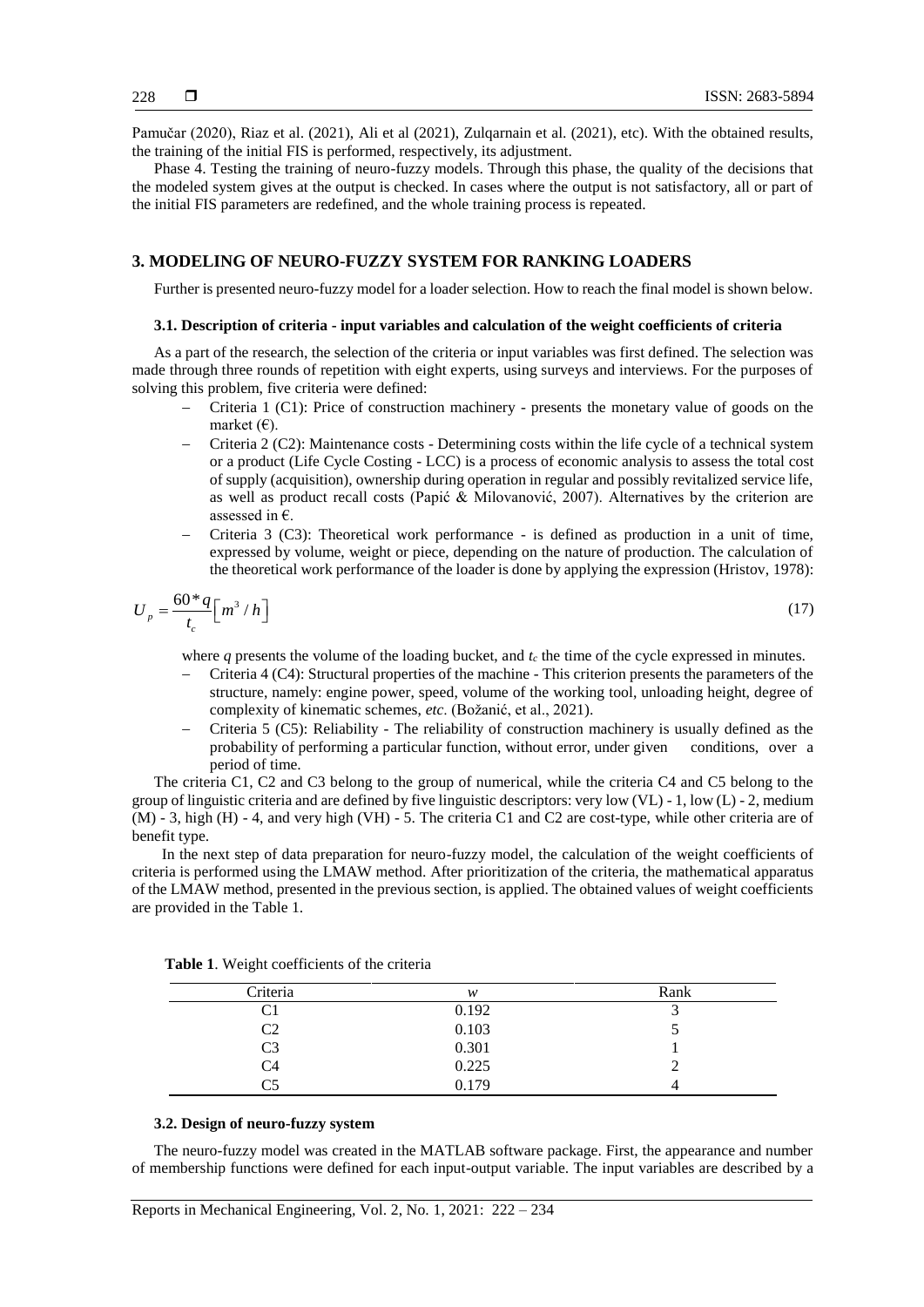$(i)$ 5

Gaussian curve the: input variable C2 with three membership functions, the input variables C1 and C5 with four, while other input variables are defined with five membership functions each. Takagi-Sugeno FIS is commonly used in neuro-fuzzy models. In the specific case, 9 constants are defined for the output variable (decision preference). At this initial stage of model development, membership functions are not specifically adjusted. In the Figure 3 is shown the appearance of the model.



**Figure 3.** Structure of neuro-fuzzy model

In the next step, the key rules are defined. This process is performed using the AWRP method. Through the interviewing of experts, the weight coefficients of each membership function of the input variable are obtained, as in the Table 2.

Criteria *w*  $(i)$ 1  $w_1^{(i)}$  $(i)$ 2  $w_2^{(i)}$  $(i)$ 3  $w_3^{(i)}$  $(i)$ 4  $w_4^{(i)}$  $w_5^{(i)}$ C1 0.192 0.067 0.057 0.045 0.023 -C2 0.103 0.04 0.033 0.03 - -C3 0.301 0.071 0.070 0.069 0.049 0.042

|  |  |  |  |  | Table 2. Weight coefficients of the membership function criteria |  |  |
|--|--|--|--|--|------------------------------------------------------------------|--|--|
|--|--|--|--|--|------------------------------------------------------------------|--|--|

Further, the base of all rules is defined, from which nine key rules are selected. In this way, the initial FIS is defined, which is ready for training. In order to obtain training data, the MCDM methods are first selected. The initial set consists of the following methods: VIKOR (Opricović & Gwo-Hshiung, 2004), TOPSIS (Hwang & Yoon, 1981), МООRA (Brauers & Zavadskas, 2006), SAW (Zionts & Wallenius, 1983) and COPRAS (Zavadskas & Kaklauskas, 1996). Ranking the alternatives that best reflect the key rules, is done by applying the previously mentioned methods. The only minor deviation in the range of alternatives is observed with the COPRAS method, so in this case it is rejected, respectively, the training data are obtained by applying the remaining mentioned methods (VIKOR, TOPSIS, MOORA, SAW). In order for the neuro-fuzzy model to be better trained, a set of 2000 training data is defined. The training is performed using a back-propagation

C4 0.225 0.047 0.041 0.049 0.043 0.045 C5 0.179 0.045 0.042 0.044 0.048 -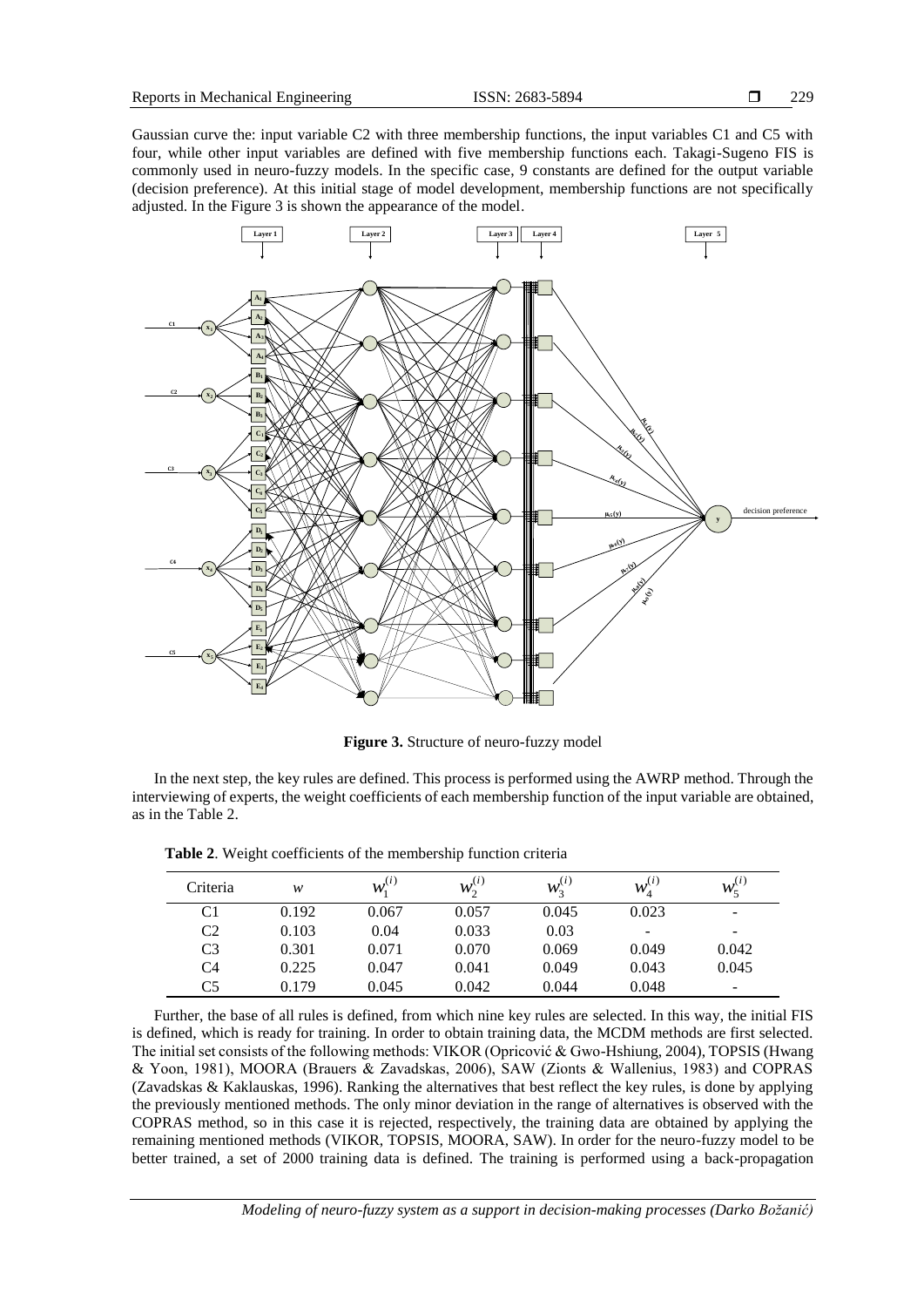algorithm in 4000 epochs. The average error at the end of the training is 0.0198, which is acceptable in decision support systems.

# **4. TESTING TRAINING OF NEURO-FUZZY MODEL**

Having done the training of neuro-fuzzy model, it should be done the testing (Pokorni, 2021). The verification is performed through three steps, which are described below.

Step. 1: In the first step, the analysis of the influence of input variables on the output is performed, respectively, the verification of whether the values of input parameters give illogical decision preferences. The analysis confirmed that there were no sudden or unexpected deviations, that is, a decrease in the output variable when there are minor changes in the input parameters. A graphical example of the dependence of the output variable in relation to the criteria C3 is given in the Figure 4.



**Figure 4.** Graphical overview of the dependence of the decision preference on the criterion C3

Step 2: In this step, a comparison is made of the output results with which the network was trained and the output results obtained by applying neuro-fuzzy model, when the input data with which the model was trained are entered in the model. With this procedure, only minor deviations are observed, which are part of the average error at the end of the training.

Step 3: In the last step, six alternatives are selected, which are evaluated according to each defined criterion. The mentioned set of alternatives is evaluated by applying the developed model by experts, and the obtained results are compared. In the Table 3 are provided the evaluations of the proposed alternatives by criteria..

| Criteria       | C1     | C2       | C <sub>3</sub> | C4 | C5 |
|----------------|--------|----------|----------------|----|----|
| A1             | 63,940 | 2,557.60 | 1028.57        | Н  | М  |
| A <sub>2</sub> | 69,850 | 2,794.00 | 1080.00        | M  | H  |
| A <sub>3</sub> | 47,090 | 1,883.60 | 1038.46        |    | L  |
| A <sub>4</sub> | 71,520 | 2,860.80 | 955.75         | M  | M  |
| A <sub>5</sub> | 67,000 | 2,680.00 | 1047.27        |    | H  |
| A6             | 70,850 | 2,834.00 | 1372.88        | H  | М  |

**Table 3**. Characteristics of alternatives for testing the training of neuro-fuzzy model

In the Figure 5 is presented the rank of alternatives according to the data from the Table 3.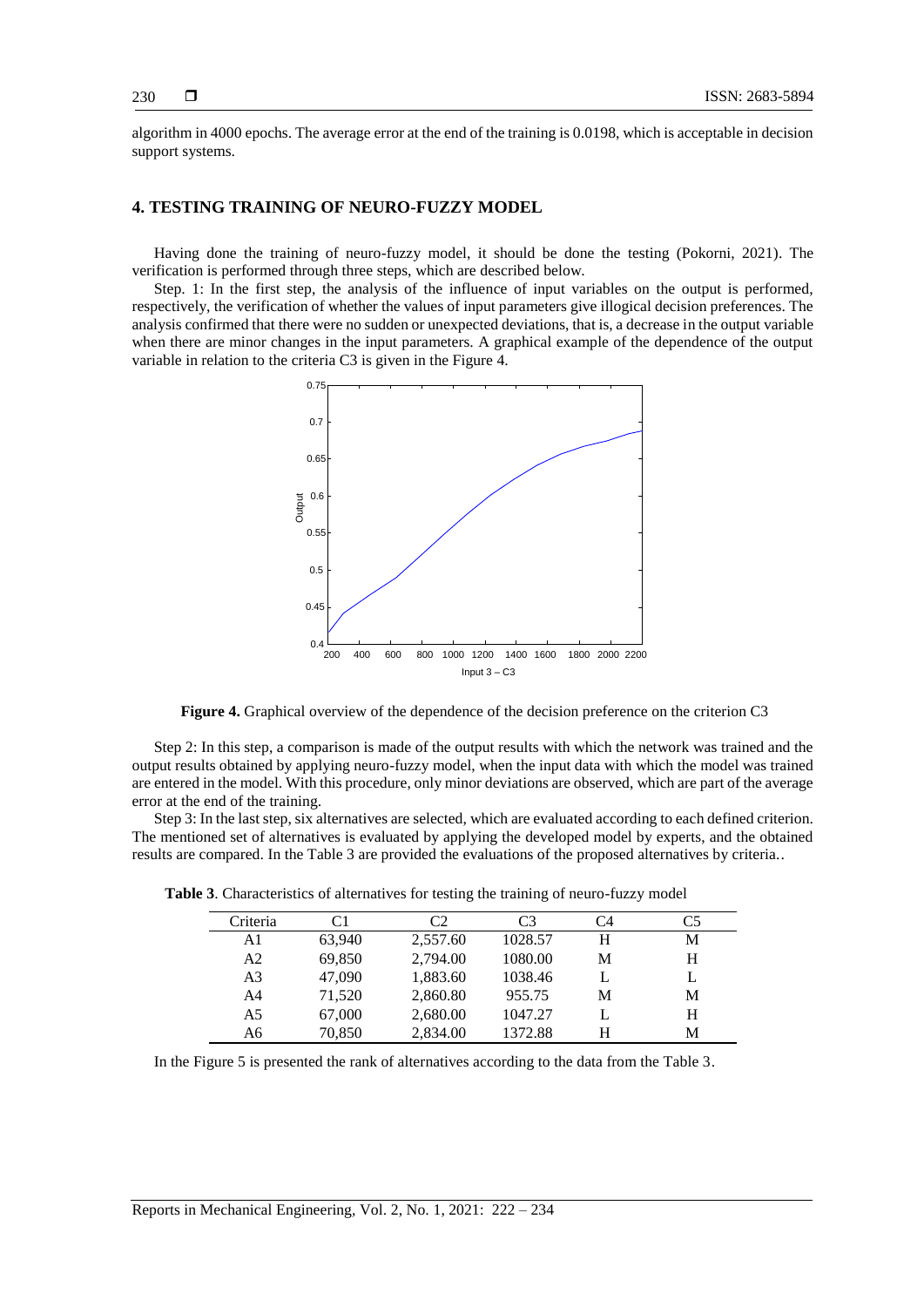231



**Figure 5.** Rank of alternatives for testing neuro-fuzzy model

As can be seen from the Figure 5, only the alternatives A3 and A5 replaced their positions. Considering that these are the fourth and fifth-ranked alternative, it does not have a significant impact on the final decision. Spearman's rank correlation coefficient is 0.94, which is a very high correlation rank. Accordingly, the neurofuzzy model can be considered trained.

## **5. CONCLUSION**

The Serbian Army dedicates significant attention to the selection of the machines in use, and a loader is one of these machines. The rapid development of construction machinery in the world, often brings into dilemma decision makers which machine to choose. In this context, it is developed the presented Neuro-Fuzzy system.

The presented model provides one approach in the selection of a loader, which is based on gathering expert knowledge. In addition to defining the criteria for the selection of a loader, the paper also presents a specific methodology for the development of Neuro-Fuzzy system. The key rules necessary for model training are defined using the AWRP method, while the training data are creates by using the MCDM methods: LMAW, VIKOR, TOPSIS, MOORA and SAW. The use of Bonferroni aggregators in aggregating expert opinions also gives specific weight to the paper.

The developed model provides significant support to decision makers for several reasons. The problem of selection is considered entirely with the persons who have significant experience in this field - experts, which in later decision-making gives the opportunity to the persons with less experience to make an adequate decision. The model has the possibility of further learning - adjustment, respectively, adaptation. By training with new data, the accuracy of the model can be increased.

In future research, based on the presented methodology, models for the selection of other construction machines, such as dozers, diggers, graders, rollers, etc, can be defined.

## **References**

Ali, Z., Mahmood, T., Ullah, K., & Khan, Q. (2021). Einstein Geometric Aggregation Operators using a Novel Complex Interval-valued Pythagorean Fuzzy Setting with Application in Green Supplier Chain Management. Reports in Mechanical Engineering, 2(1), 105-134.

Bazzazi, A.A., Osanloo, M. & Karimi, B. (2011). Deriving preference order of open pit mines equipment through MADM methods: Application of modified VIKOR method. Expert Systems with Applications, 38(3), 2550-2556.

Božanić, D. (2017). Model of decision support in overcoming water obstacles in Army combat operations, (Only in Serbian: Model podrške odlučivanju pri savlađivanju vodenih prepreka u napadnoj operaciji Kopnene vojske). Doctoral dissertation, Belgrade: University of Defence in Belgrade, Military Academy.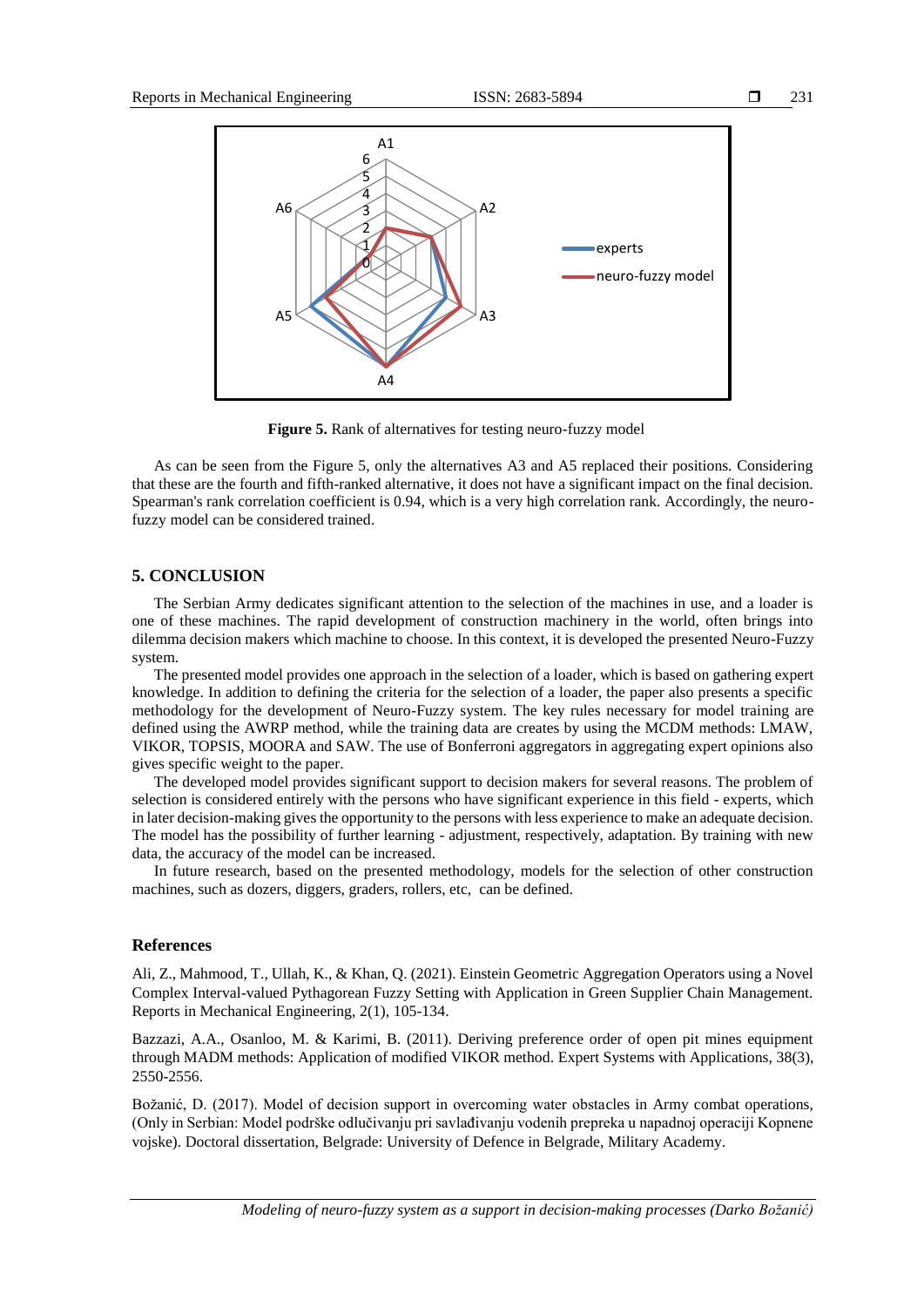Božanić, D., & Pamučar D. (2014). Making of Fuzzy Logic System rules base for decision making support by Aggregation of Weights of Rules Premises, Tehnika, 69 (1), 129-138.

Božanić, D., Karović, S., & Pamučar, D. (2014). Adaptive neural network for the selection of course of action as a prerequisite of the cost price estimate of an offensive army operation. Vojno delo, 66(4), 148-162.

Božanić, D., Milić, A., Tešić, D., Sałabun, W., & Pamučar, D. (2021). D numbers – FUCOM – fuzzy RAFSI model for selecting the Group of construction machines for enabling mobility. Facta Universitatis, Series: Mechanical Engineering, 19(3), 447-471

Božanić, D., Slavković, R., & Karović, S. (2015). Model of fuzzy logic application to the assessment of risk in overcoming the water obstacles during an army defensive operation. Vojno delo, 67(4), 240-260.

Brauers, W. K. M., & Zavadskas, E. K. (2006). The MOORA method and its application to privatization in a transition economy. Control and Cybernetics, 35(2), 443–468.

Byun, D.-H. (2001). The AHP approach for selecting an automobile purchase model. Information & Management. 38, 289-297.

Đenadić, S. P., Jovančić, P. D., Ignjatović, D. M., Miletić, F. M., & Janković, I. V. (2019). Analysis of the application of multi-criteria methods in optimizing the selection of hydraulic excavators on open-cast coal mining. Tehnika, 74(3), 369-377.

Deveci, M., Pamučar, D., Gokasar, I. (2021). Fuzzy Power Heronian function based CoCoSo method for the advantage prioritization of autonomous vehicles in real-time traffic management, Sustainable Cities and Society, 69, 102846.

Dombi, J.A. (1982). General class of fuzzy operators, the demorgan class of fuzzy operators and fuzziness measures induced by fuzzy operators. Fuzzy Sets and Systems, 8, 149–163.

Erdogan, N., Pamučar, D., Kucuksari, S., Deveci, M. (2021). An integrated multi-objective optimization and multi-criteria decision-making model for optimal planning of workplace charging stations, Applied Energy, 304, 117866.

Hara, T., Uchiyama, M., & Takahasi, S.E. (1998). A refinement of various mean inequalities. Journal of Inequalities and Applications, 2(4), 387-395.

Hristov, S. (1978). Organization of engineering works (Only in Serbian: Organizacija inžinjerijskih radova). Belgrade: VIZ.

Hwang, C. L., & Yoon, K. (1981). Multiple attribute decision making: a state of the art survey: Lecture Notes in Economics and Mathematical Systems, vol. 186. Berlin: Springer-Verlag.

Ibrahimović, F. I., Kojić, S. L., Stević, Ž. R., & Erceg, Ž. J. (2019). Making an investment decision in a transportation company using an integrated FUCOM-MABAC model. Tehnika, 74(4), 577-584.

Jankovic, I., Djenadic, S., Ignjatovic, D., Jovancic, P., Subaranovic, T., & Ristovic, I. (2019). Multi-Criteria Approach for Selecting Optimal Dozer Type in Open-Cast Coal Mining. Energies, 12(12), 2245-2260.

Kizielewicz, B, Wątróbski, J, & Sałabun, W. (2020). Identification of Relevant Criteria Set in the MCDA Process—Wind Farm Location Case Study. Energies, 13(24), 6548.

Kun, M., Topaloglu, S., & Malli, T. (2013). Evaluation of Wheel Loaders in Open Pit Marble Quarrying by Using the AHP and Topsis Approaches. Archives of Mining Sciences, 58, 255-267.

Kuzmanović, B., Kovačević, M., & Terzić, M. (2017). Application of multi-criteria analysis methods (AHP and TOPSIS) in the procurement of the wideband radio receivers. Proceedings of the XLIV Symposium on Operational Research (SYM-OP-IS), Zlatibor, Serbia, 646-651.

Milićević, R. M., & Župac Ž. G. (2012a). An objective approach to determining criteria weights. Vojnotehnički glasnik/Military Technical Courier, 60(1), 39-56.

Milićević, R. M., & Župac Ž. G. (2012b). Subjective approach to the determination of criteria weights. Vojnotehnički glasnik/Military Technical Courier, 60(2), 48-70.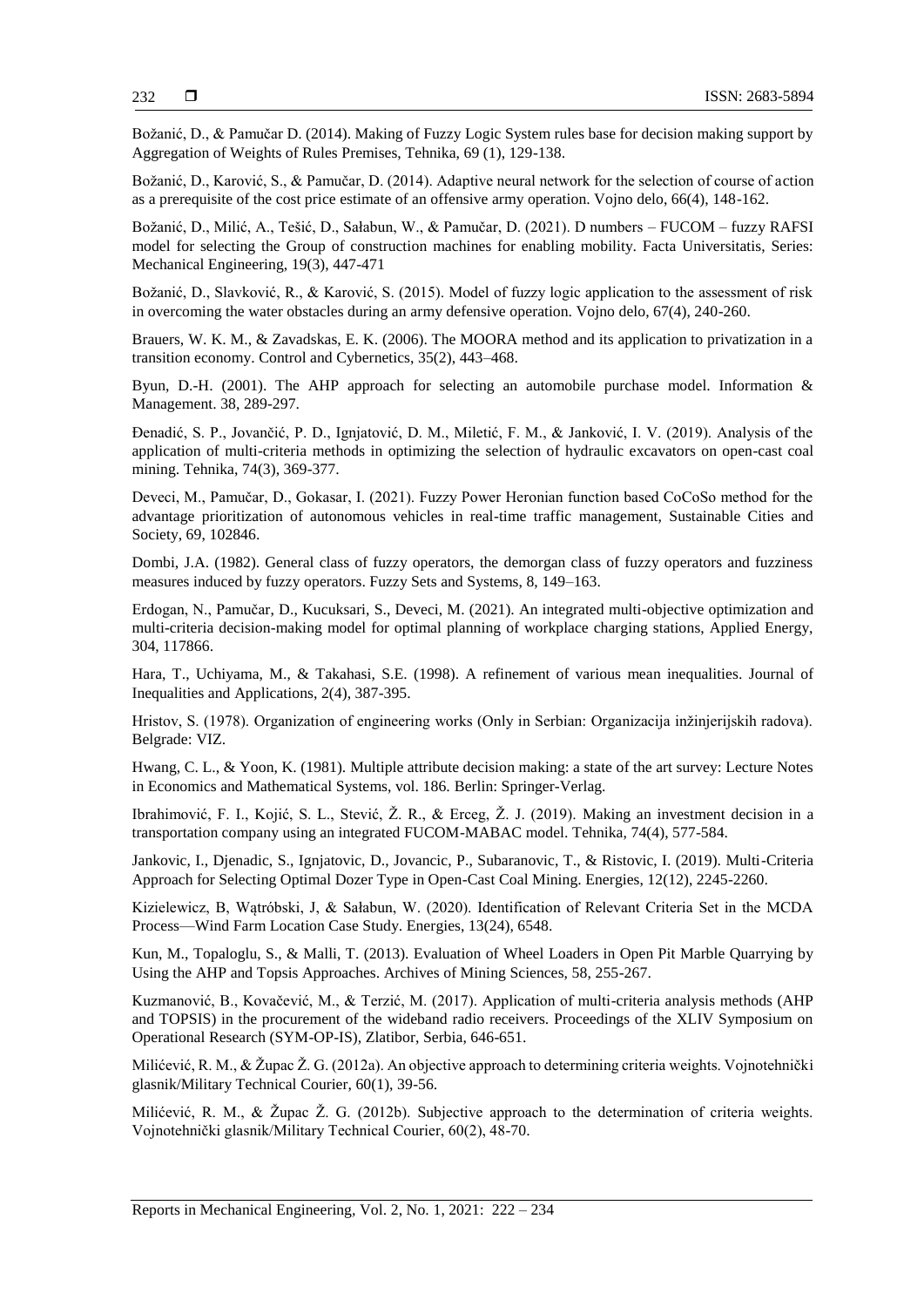Opricović, S., & Gwo-Hshiung T. (2004). The Compromise solution by MCDM methods: A comparative analysis of VIKOR and TOPSIS. European Journal of Operational Research, 156(2), 445-455.

Pamučar, D. & Božanić, D. (2014). Overview of the new method for development of the base of the Fuzzy Logic Systems for decision making support rules - Premisa Rules Weight Aggregation method. Proceedings of the XLI Symposium on Operational Research (SYM-OP-IS), Divčibare, Serbia, 368-373.

Pamučar, D. (2020). Normalized weighted geometric Dombi Bonferroni mean operator with interval grey numbers: Application in multicriteria decision making. Reports in Mechanical Engineering, 1(1), 44-52.

Pamučar, D., & Savin, S. (2020). Multiple-criteria model for optimal off-road vehicle selection for passenger transportation: BWM-COPRAS model. Vojnotehnički glasnik/Military Technical Courier, 68(1), 28-64.

Pamučar, D., Božanić, D., & Komazec, N. (2016a). Risk Assessment of Natural Disasterts using Fuzzy Logic System Type-2. Management- Journal for Theory and Practice Management, 21(80), 23-32.

Pamučar, D., Božanić, D., & Milić, A. (2016b). Selection of a course of action by Obstacle Employment Group based on a fuzzy logic system. Yugoslav Journal of Operations Research, 26(1), 75-90.

Pamučar, D., Žižović, M., Biswas, S., & Božanić, D. (2021a). A new Logarithm Methodology of Additive Weights (LMAW) for multi-criteria decision-making: Application in logistics. Facta Universitatis, Series: Mechanical Engineering, 19(3), 361-380.

Pamučar, D., Deveci, M., Gokasar, I., Popović, M. (2021b). Fuzzy Hamacher WASPAS Decision-Making Model for Advantage Prioritization of Sustainable Supply Chain of Electric Ferry Implementation in Public Transportation. Environment, Development and Sustainability, 13, 1397.

Papić, Lj., & Milovanović, Z. (2007). System Maintainability and ReliabilityEdition. Prijevor: The research Center of Dependability and Quality Managament.

Pokorni, S. (2021). Current state of the application of artificial intelligence in reliability and maintenance. Vojnotehnički glasnik/Military Technical Courier, 69(3), 578-593.

Radoičić, G. (2009). Implementation of methods for multicriteria decision in the sample of public purchase from practice. Journal of Applied Engineering Science, 7(23-24), 15-26.

Rahimdel, M.J., & Bagherpour, R. (2018). Haulage system selection for open pit mines using fuzzy MCDM and the view on energy saving. [Neural Computing and Applications,](https://link.springer.com/journal/521) 29, 187–199.

Riaz, M., Farid, H.M.A., Aslam, M., Pamučar, D., & Božanić, D. (2021). Novel Approach for Third-Party Reverse Logistic Provider Selection Process under Linear Diophantine Fuzzy Prioritized Aggregation Operators. Symmetry, 13(7), 1152.

Sałabun, W. (2015). The Characteristic Objects Method: A New Distance-based Approach to Multicriteria Decision-making Problems. Journal of Multi-Criteria Decision Analysis, 22, 37-50.

Sałabun, W., Shekhovtsov, A., Pamučar, D., Wątróbski, J., Kizielewicz, B., Więckowski, J., Bozanić, D., Urbaniak, K., & Nyczaj, B. (2020). A Fuzzy Inference System for Players Evaluation in Multi-Player Sports: The Football Study Case. Symmetry, 12(12), 2029, 1-49.

Sathyapriya, S., Bavya Seeli, P., & Swathi, R. (2018). Selection of cars using combined multi criteria decision making techniques. International Journal of Creative Research Thoughts (IJCRT), 6(1), 82-841.

Satoglu, S.I., & Türkekul, İ. (2021). Selection of Material Handling Equipment using the AHP and MOORA. Jurnal Teknik Industri, 22(1), 113-124.

Srikrishna, S., Reddy, S., & Vani, S.G. (2014). A New Car Selection in the Market using TOPSIS Technique. International Journal of Engineering Research and General Science, 2(4), 177-181.

Subotić, M., Radičević, V., Pavlović, Z., & Ćirović, G. (2021). Development of a New Risk Assessment Methodology for Light Goods Vehicles on Two-Lane Road Sections. Symmetry, 13(7)*,* 1271.

Ulkhaq, M.M., Wismar, R., Wijayanti, M., Zain, S., Baskara, E., & Leonita, W. (2018). Combining the AHP and TOPSIS to evaluate car selection. Proceedings of the 2nd International Conference on High Performance Compilation, Computing and Communications (HP3C). Association for Computing Machinery, New York, NY, USA, 112–117.